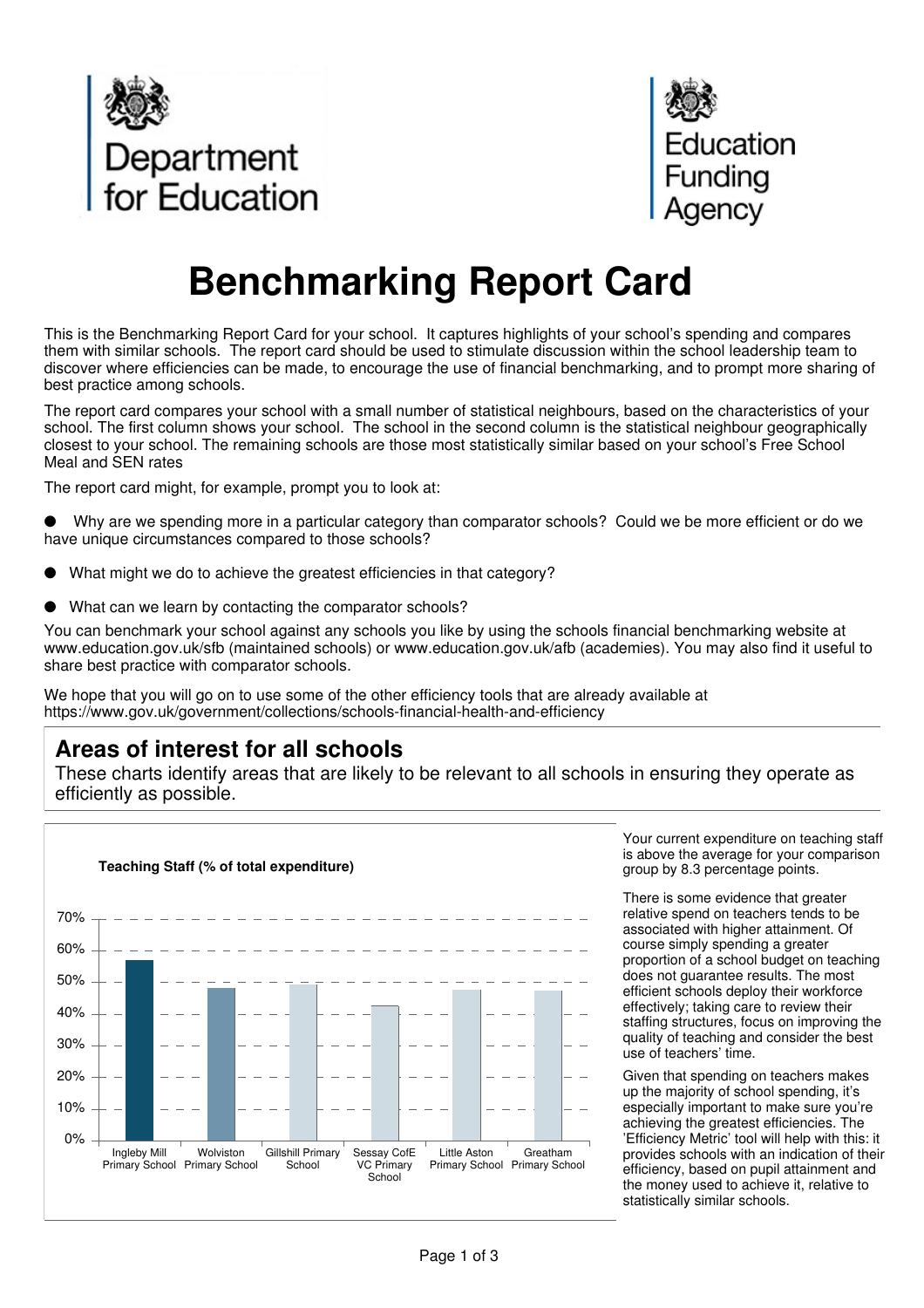

Your current expenditure on back office functions is below the average for your comparison group by 3.2 percentage points.

This category refers to spend on administrative and clerical staff, administrative supplies and bought-in services such as legal and auditor costs. Efficient schools seek to manage down back office costs as well as other non-teaching costs.

Efficiencies in back office expenditure could be made by upskilling staff, changing professional services supplier or reducing waste. Greater collaboration can also achieve greater efficiency and increase buying power. For more detail about collaborative procurement please visit

https://www.gov.uk/government/collections /buying-for-schools

Your current revenue balance is below the average of your comparison group by 4.6 percentage points.

Keeping a modest balance from year to year is prudent, but if a school is building up a substantial surplus there should be a clear plan for how it will be used to benefit pupils.





This graph shows the number of pupils to teachers. Schools will need to consider carefully whether they are getting the most impact out of their teaching staff.

Schools may also find it helpful to look at the Education Endowment Foundation's evidence on the impact of reducing class size (which is related to, but not identical to, PTRs):

https://educationendowmentfoundation.org .uk/toolkit/toolkit-a-z/reducing-class-size